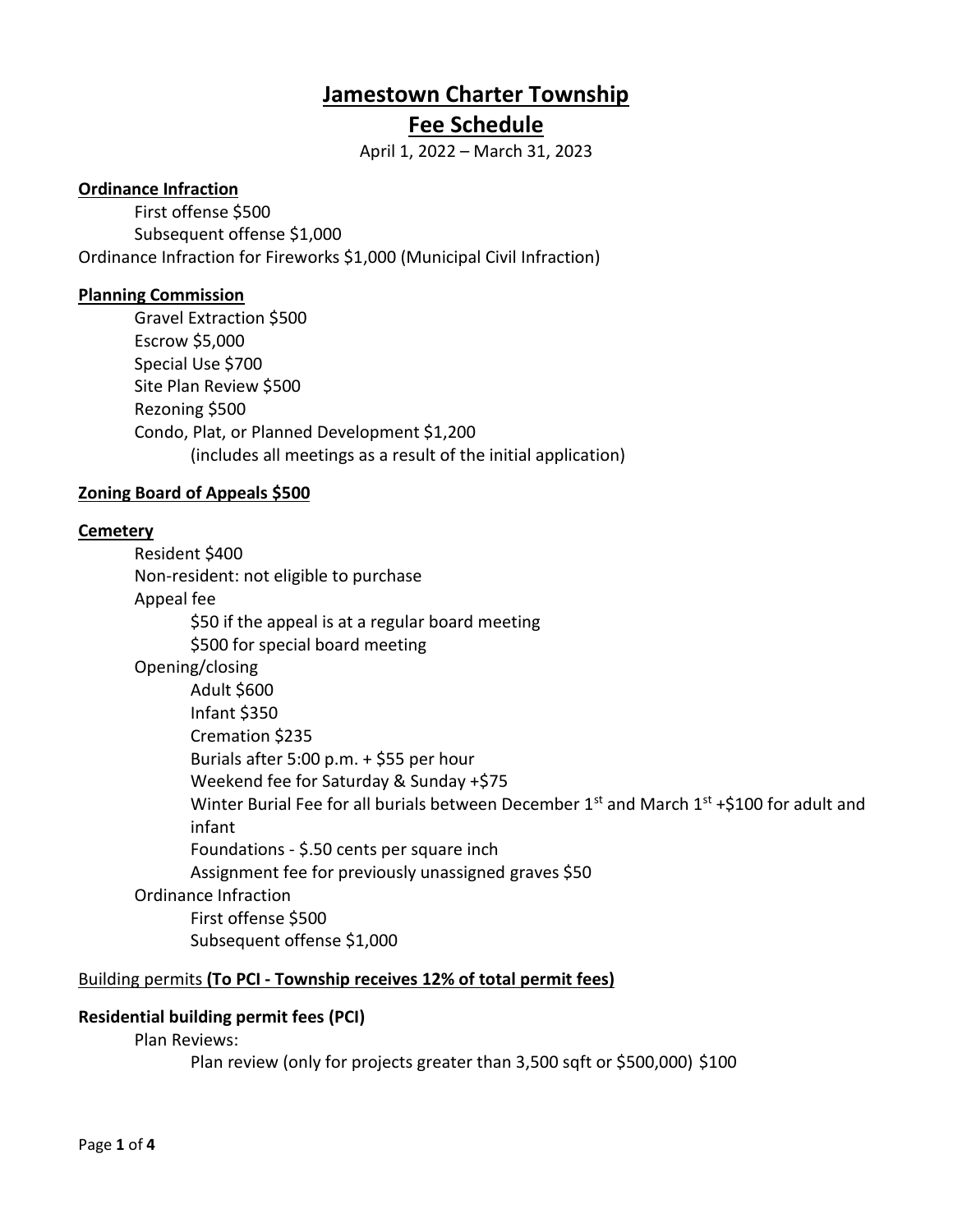#### Permit Rate Table:

\$0 to \$1,000 - \$40 \$1,001 to \$10,000 - \$50 + \$10 per \$1,000  $$10,001 + - $130 + $4$  per \$1,000

#### Electrical Permit

New home construction \$200 Smaller projects – see itemized list on application (Maximum of \$200)

#### Plumbing Permit

New home construction \$200 Smaller projects – see itemized list on application (Maximum of \$200)

#### Mechanical Permit

New home construction \$200 Smaller projects – see itemized list on application (Maximum of \$200)

#### **Commercial building permit fees (PCI)**

Plan Reviews:  $1/1,000$ <sup>th</sup> of total project cost Plan review minimum \$150 Permit Rate Table: \$0 to \$1,000 - \$40 \$1,001 to 10,000 - \$40 + \$10 per \$1,000 \$10,001 + - \$130 + \$5 per \$1,000 Electrical Permit See itemized list on application Plumbing Permit See itemized list on application Mechanical Permit See itemized list on application

#### **Miscellaneous Fees (PCI)**

Pre-manufactured Homes: In a licensed mobile home park \$125 HUD 309 Certification fee \$75 Outside of a licensed mobile home park – based on value Demolition Permit Fee Based on value **\*Note: Additional fees may apply if the building is dangerous and unsafe** Residential Site plan Review \$50 Additional Inspections: Additional inspection fee \$40 Inspections not requiring a permit \$75 Work started without a permit: Investigation fee \$150 Stop work order \$250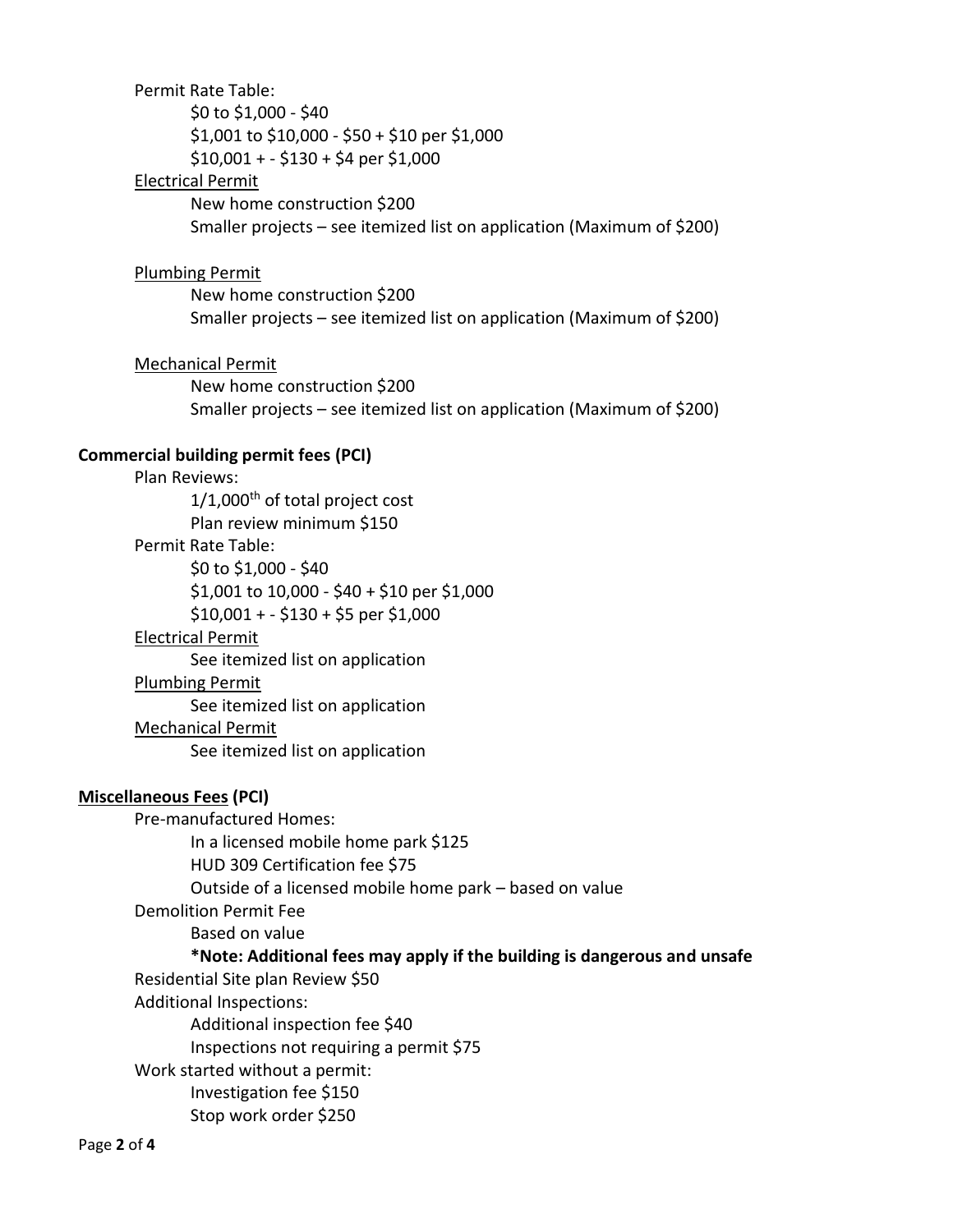Dangerous and unsafe Structures:

Investigation fee \$150 Condemnation \$250 Monitoring fee (per site visit) \$50 Additional enforcement Action (hourly) \$50 **\*Note: fees to be billed to the property owner if a structure is found to be dangerous and unsafe.**

## **Pathway or Sidewalk Cutting Permit**

\$1,000 permit fee plus engineering expenses \$500+ deposit required, depending on the scope of the project

## **Fire Hydrant Usage**

\$100 base + \$5 per 1,000 gallons

## **Gravel Pits**

Tipping fees \$.03 per yard Scott bills once per year, based on previous year's usage

## **Driveway Over 300 feet**

\$50 (Driveways over 300' must be approved by the Fire Chief) \$50 re-inspection fee (if needed)

#### **Dog License – Ottawa County determines fees and we forward to them**

1 yr. \$25 1 yr. neuter \$10 1 yr. puppy \$10 3 yr. \$70 3 yr. neuter \$25

#### **Waste Hauler Permits**

\$150 per year

#### **Gravel Permits (in 2021 we have three permits)**

\$250 per year

## **Trailer Permits**

\$25 per year (trailers not in mobile home park – farm accessory building, etc.)

## **911 Signs** – **\$15 fee to Fire Department**

## **FOIA Request Forms**

FOIA – see forms online at http://twp.jamestown.mi.us/departments/foia-information/

## **Street Light assessments** – dependent on the following:

Per household amount depends on individual development Number of street lights in development Number of homes in development